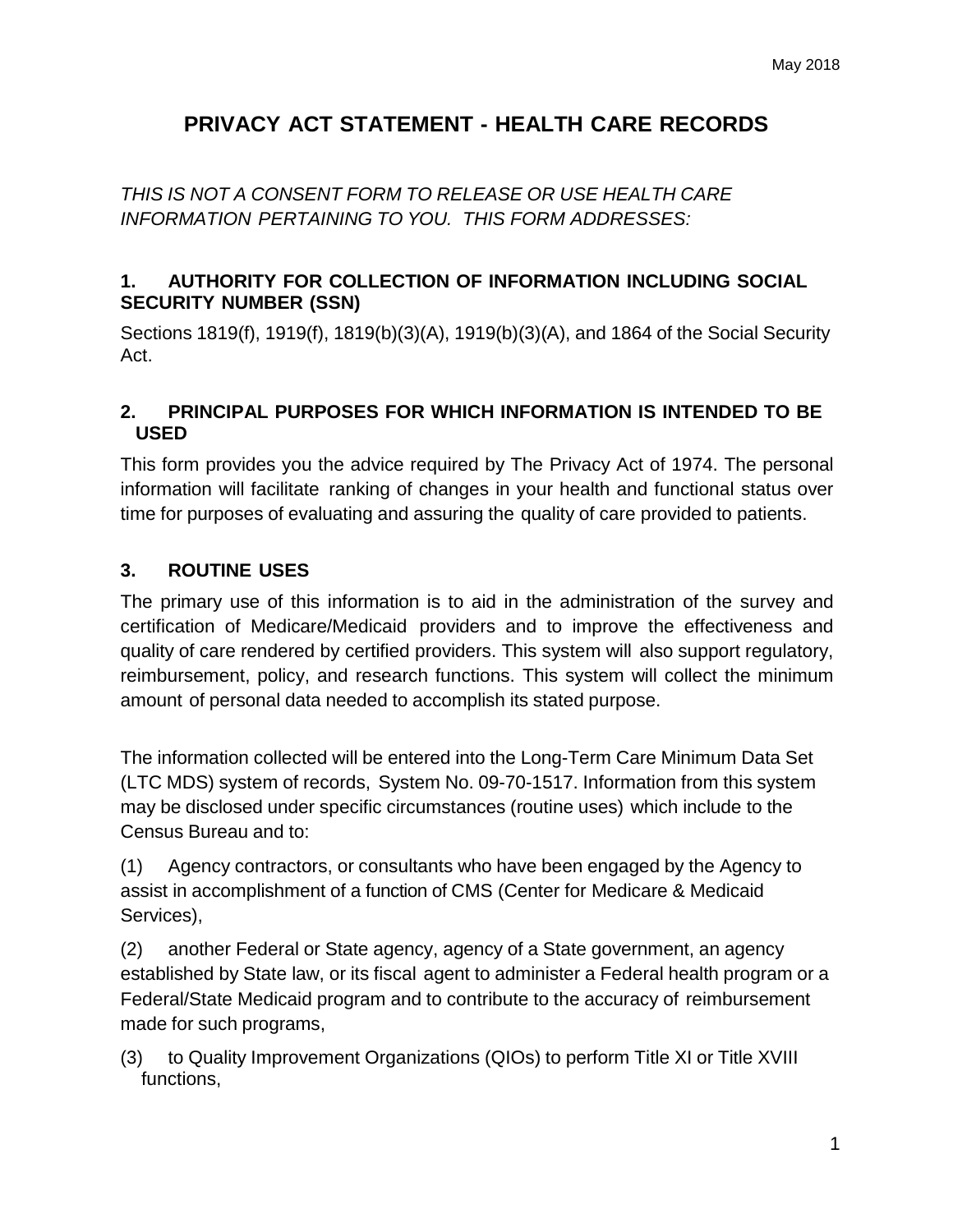(4) to insurance companies, underwriters, third party administrators (TPA), employers, self-insurers, group health plans, health maintenance organizations (HMO) and other groups providing protection against medical expenses to verify eligibility for coverage or to coordinate benefits with the Medicare program,

(5) an individual or organization for research, evaluation, or epidemiological project related to the prevention of disease or disability, the restoration of health, or payment related projects,

(6) to a member of Congress or congressional staff member in response to an inquiry from a constituent,

(7) to the Department of Justice,

(8) to a CMS contractor that assists in the administration of a CMS-administered health benefits program or to a grantee of a CMS administered grant program,

(9) to another Federal agency or to an instrumentality of any governmental jurisdiction that administers, or that has the authority to investigate potential fraud or abuse in a health benefits program funded in whole or in part by Federal funds to prevent, deter, and detect fraud and abuse in those programs,

(10) to national accrediting organizations, but only for those locations that are accredited and that participate in the Medicare program.

# **4. WHETHER DISCLOSURE IS MANDATORY OR VOLUNTARY AND THE EFFECT ON INDIVIDUALS FOR NOT PROVIDING INFORMATION**

For patients receiving services from a Medicare/Medicaid provider the requested information is mandatory because of the need to assess the appropriateness of services, effectiveness and quality of care rendered by certified providers. If the requested information is not furnished the determination of beneficiary services and resultant reimbursement may not be possible.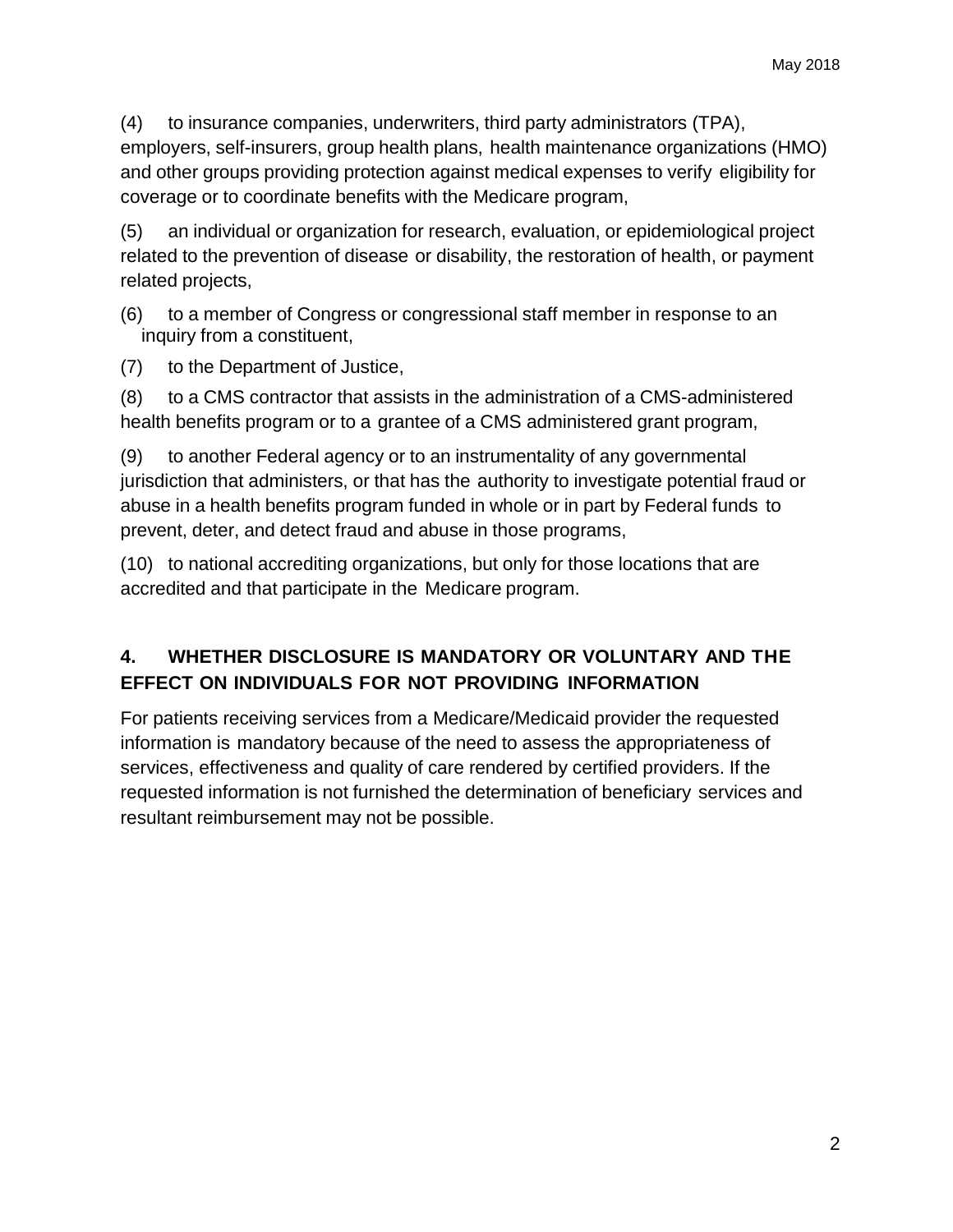# Notice of Privacy Practices

THIS NOTICE DESCRIBES HOW MEDICAL INFORMATION ABOUT YOU MAY BE USED AND DISCLOSED AND HOW YOU CAN GET ACCESS TO THIS INFORMATION. PLEASE REVIEW IT CAREFULLY.

*This joint Notice of Privacy Practices applies to all CHSGa health care providers participating as "Affiliated Covered Entities" (these health care providers are affiliated covered entities for the sole purpose of compliance with the Health Insurance Portability and Accountability Act, commonly known as "HIPAA"). The CHSGa health care providers all follow this Notice of Privacy Practices and they may share protected health information with each other as necessary for the purpose of treatment, payment and/or healthcare operations as allowed under HIPAA.*

#### **We are committed to safeguarding your protected health information (PHI).**

We understand that information about you and your health is personal. We are committed to protecting your health information. We create a record of the care and services you receive at the location, as well as records regarding payment for those services. We need these records to provide care for you and to comply with certain legal requirements. This notice applies to the records of your care generated or maintained by the location, whether made by location personnel or other healthcare providers. Your personal doctor may have different policies or notices regarding the doctor's use and disclosure of your PHI created in the doctor's office or clinic.

This notice will tell you about the ways in which we may use and disclose medical information about you. We also describe your rights and certain obligations that we have regarding the use and disclosure of medical information.

We are required by federal law to maintain the privacy of your PHI; to give you this notice of our legal duties and privacy practices with respect to PHI about you; and to follow the terms of the notice currently in effect.

#### **How we may use and disclose health information about you.**

We may use or disclose your health information in one of the following ways: (1) when permitted by law; (2) when required by law; (3) pursuant to your verbal agreement (for use in our location directory or to discuss your health with family or friends who are involved in your care); and/or (4) pursuant to your written authorization when we are required to obtain it.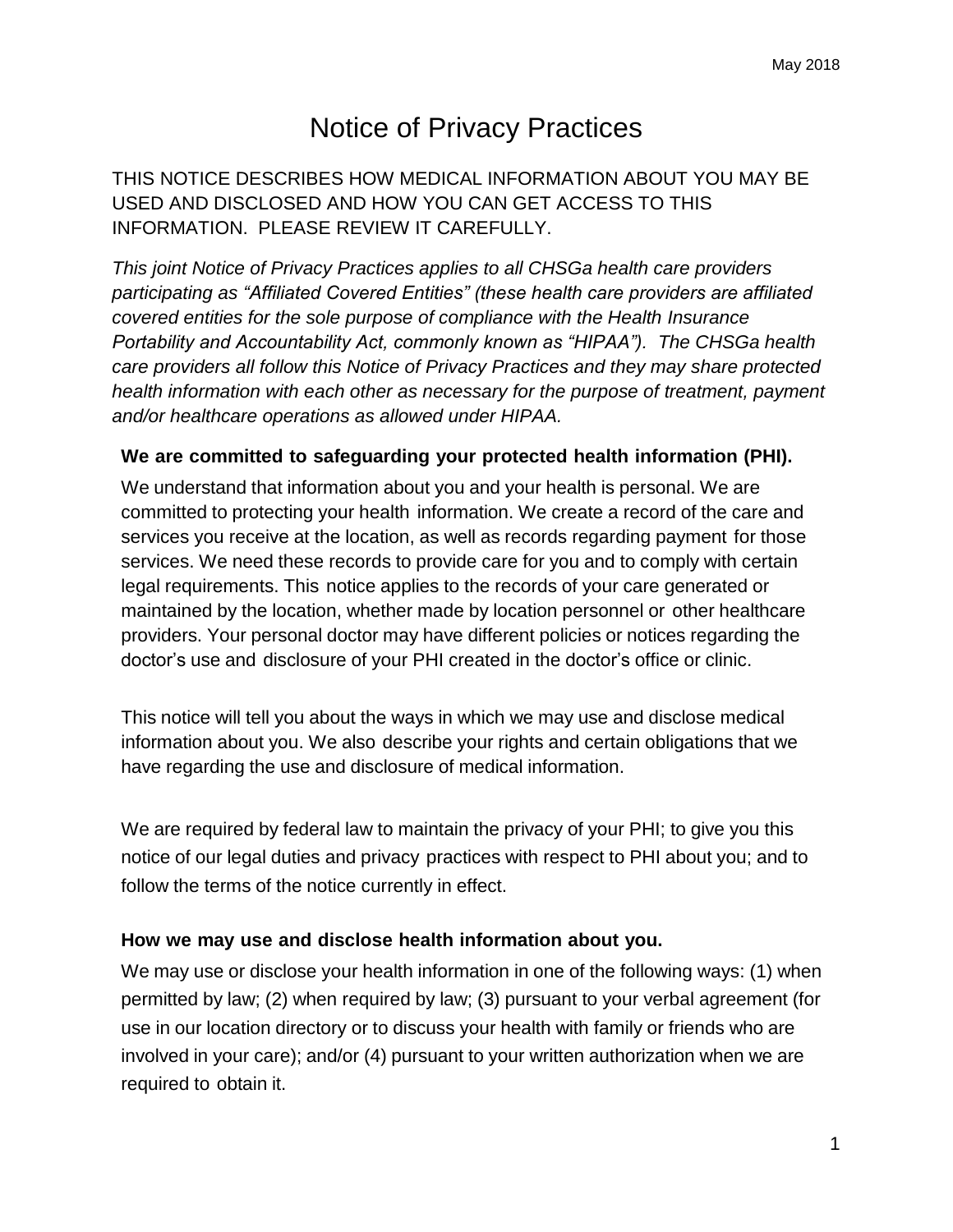The following categories describe different ways that we use and disclose health information. For each category of uses or disclosures, we will explain what we mean and give some examples. Not every use or disclosure in a category will be listed. However, all of the ways we are permitted to use and disclose information will fall into one of the categories.

Uses and disclosures relating to treatment, payment and health care operations do not require your prior authorization.

- **For treatment:** We may use health information about you to provide you with medical treatment or services. We may disclose medical information about you to doctors, nurses, healthcare providers, healthcare students, or other appropriate personnel who are involved in taking care of you. For example, we will share information about you with the pharmacy so that they may provide your medications.
- **For payment:** We may use and disclose health information about you so that the treatment and services you receive may be appropriately billed, and that payment may be collected from you, an insurance company, or another third party. For example, we may release information about the care and services you received to your insurance company to receive payment.
- **For health care operations:** We may use and disclose medical information about you for health care operations. For example, we may use healthcare information to review care and services and to evaluate the effectiveness of programs or systems of care. There are some services provided in our organization through contracts with business associates. When we contract for these services, we may disclose your health information so that our business associates can perform the job we have asked them to do. To protect your health information, however, we require the business associate to appropriately safeguard your information. **Unless you object and as applicable**, we will include certain limited information about you in the location directory while you are a resident at the location. This information may include your name, location, your general condition (e.g., fair, stable, etc.) and your religious affiliation. The directory information, except for your religious affiliation, may be released to people who ask for you by name. Your religious affiliation may be given to a member of the clergy, even if they do not ask for you by name. This is so your family, friends and clergy can visit you in the location and generally know how you are doing. We may place a *name tag on your door* and take a photograph of you for identification. *In order to recognize your birthday, we may post your name (with month and day of your birth) on a bulletin board (standard and/or digital) and include this same information in our*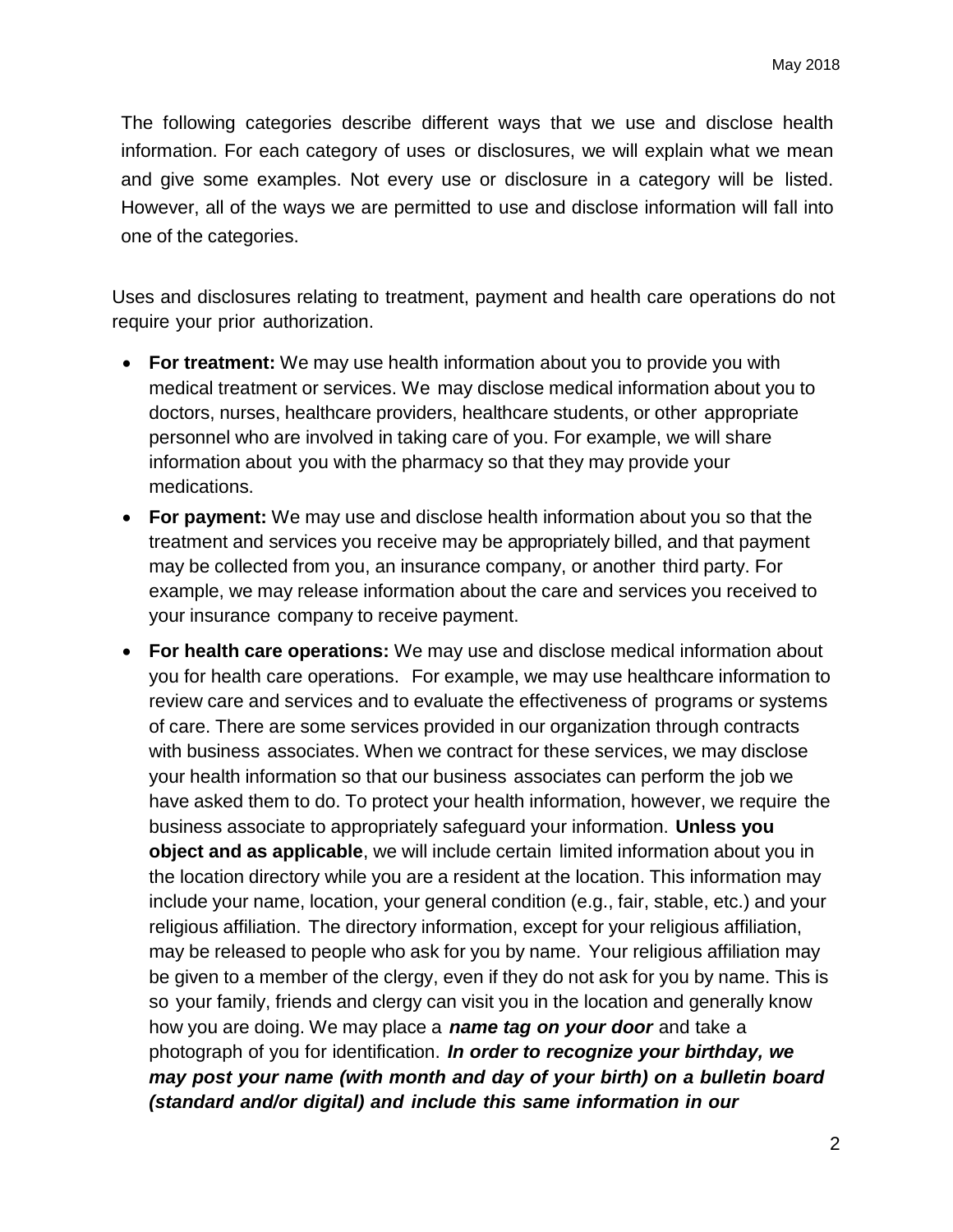*newsletter. In addition, pictures taken during activity programs may be posted on the bulletin boards***. Please let us know if you object.**

 **For health information organizations/exchanges:** We may participate in a Health Information Organization/Exchange to communicate your health information to other providers for treatment, payment or healthcare operations. As permitted by law, your health information may be shared with an organization/exchange in order to provide faster access, better coordination of care and assist providers in making informed decisions regarding your care.

#### **Certain other uses and disclosures do not require your prior authorization.**

We may use and disclose your PHI without your authorization for the following reasons:

 **When a disclosure is required by federal, state, or local law or for judicial or administrative proceedings**.

For example, if you are involved in a lawsuit or a dispute, we may disclose PHI about you in response to a court order. When abuse or neglect is suspected, we may also be required to release information. We may also disclose PHI about you in response to a court order, but only after making the effort to inform you of the request and giving you the right to object. We must disclose your PHI when required to do so by law.

- **To coroners or funeral directors.** The law authorizes release of information to coroners or funeral directors for the purpose of determining cause of death or identification.
- **For research.** We may disclose PHI about you to researchers when their research has been approved by an Institutional Review Board that has reviewed the research proposal and established protocols to assure the privacy of your information.
- **For public health activities**. As required by law, we may disclose PHI about you to public health or legal authorities charged with controlling disease, injury, or disability.
- **For purposes of organ donation**. If you have informed us of your decision to be an organ donor, we will provide PHI to these organizations as appropriate.
- **For workers' compensation purposes**. We may be required to report PHI in order to comply with workers' compensation laws for any patients who may be covered.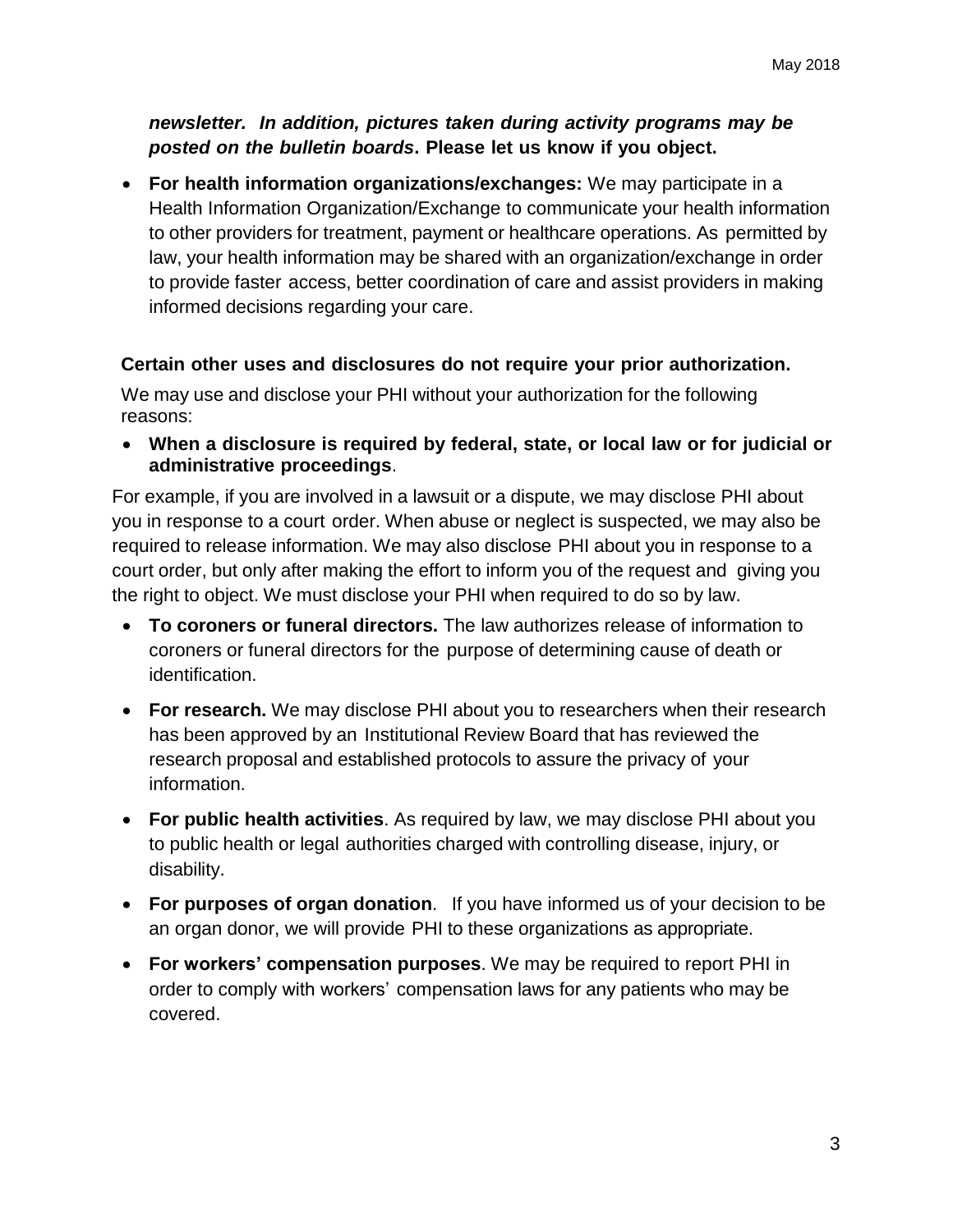- **To avoid harm**. In order to avoid a threat to you or to the health or safety of another person or the public, we may provide PHI to law enforcement personnel or persons able to prevent or lessen such harm.
- **For specific functions as required by the government.** When government agencies request information that may contain PHI, no authorization is required.
- **For reminders or information about health-related services**. We may inform you of health-related information which may be helpful to you.
- **Fundraising activities:** We may use a limited amount of your health information for purposes of contacting you or your representative to raise money for our location and its operations. You have the right to opt out of receiving such communications.
- **Emergency situations.** If you are unable to communicate, emergency services do not require authorization for disclosure of information.
- **To the FDA (Food & Drug Administration).** We may disclose PHI to the FDA relative to adverse events involving drugs, food, supplements, products and product defects, or post marketing surveillance information to enable product recalls, repairs, or replacement.
- **To the military and for matters of national security and protection of the President**. If you are a member of the Armed Forces, we may release PHI about you as required by military command.

#### **Other uses of your health information**

Other uses and disclosures of PHI not covered by this notice or permitted/required by the laws that apply to us will be made only with your written authorization. For example, we are required to seek your written authorization before providing your PHI to a pharmaceutical company for purposes of marketing a product to you.

#### **Items requiring written authorization (not an all-inclusive list):**

- o Use and disclosure of psychotherapy notes in your medical file
- o Use and disclosure of your PHI for paid marketing purposes
- o Disclosure for the sale of your PHI
- o Use and disclosure of your PHI for the purposes of participation in a research study

If you provide permission to use or disclose PHI about you, you may revoke that permission, in writing, at any time. If you revoke your permission, we will no longer use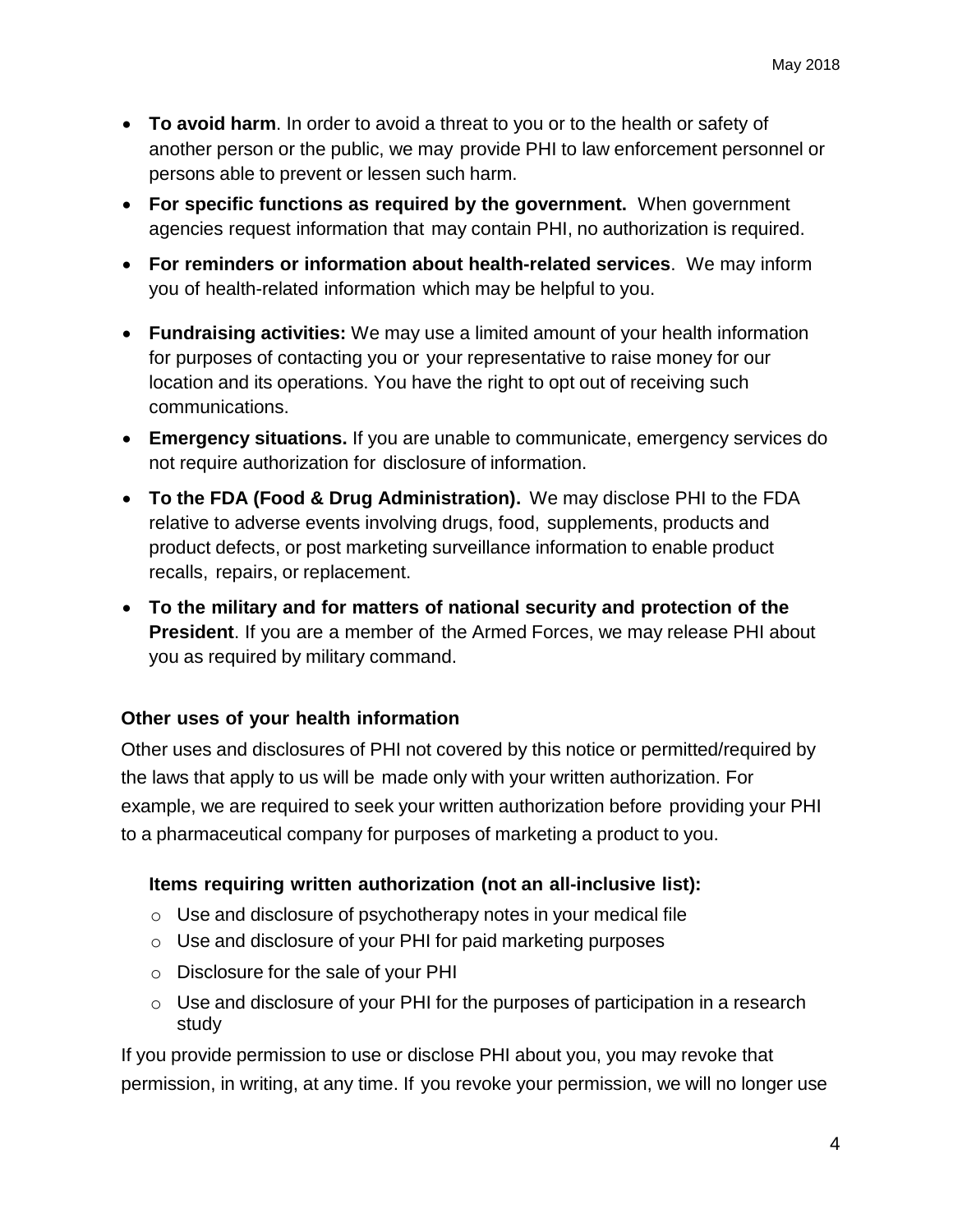or disclose medical information about you for the reasons covered by your written authorization. Please be advised that we are unable to take back any disclosures we have already made with your permission, and that we are required to retain our records of the care that we provided to you.

#### **Your individual rights regarding your PHI.**

You have the following rights regarding protected health information we maintain about you:

 **Right to inspect and copy:** You have the right to inspect and copy your medical and billing information, and any other information that may be used to make decisions about your care. Usually, this includes your medical and billing records, but does not include psychotherapy notes. If part of the medical information is maintained in an electronic format, you have the right to access that specific electronic information as long as the information can be produced in the format agreed upon between you and provider management.

To inspect and copy your medical information, you must submit your request in writing to the provider manager/administrator. If you request a copy of the information, we may charge a fee for the costs of copying, mailing or other supplies associated with your request. We may deny your request to inspect and copy in certain very limited circumstances involving possible harm to you or other individual(s). If you are denied access to medical information, you may request that the denial be reviewed if the denial is made for certain reasons. Another licensed health care professional chosen by the location will review your request and the denial. The person conducting the review will not be the person who denied your request. We will comply with the outcome of the review.

 **Right to amend:** If you feel that health information we have about you is incorrect or incomplete, you may ask us to amend the information. You have the right to request an amendment for as long as the information is kept by or for the location. To request an amendment, your request must be made in writing and submitted to the provider administrator. In addition, you must provide a reason that supports your request.

We may deny your request for an amendment if it is not in writing or does not include a reason to support the request. In addition, we may deny your request if you ask us to amend information that: (1) was not created by us, unless the person or entity that created the information is no longer available to make the amendment; (2) is not part of the medical record kept by or for the location; (3) is not part of the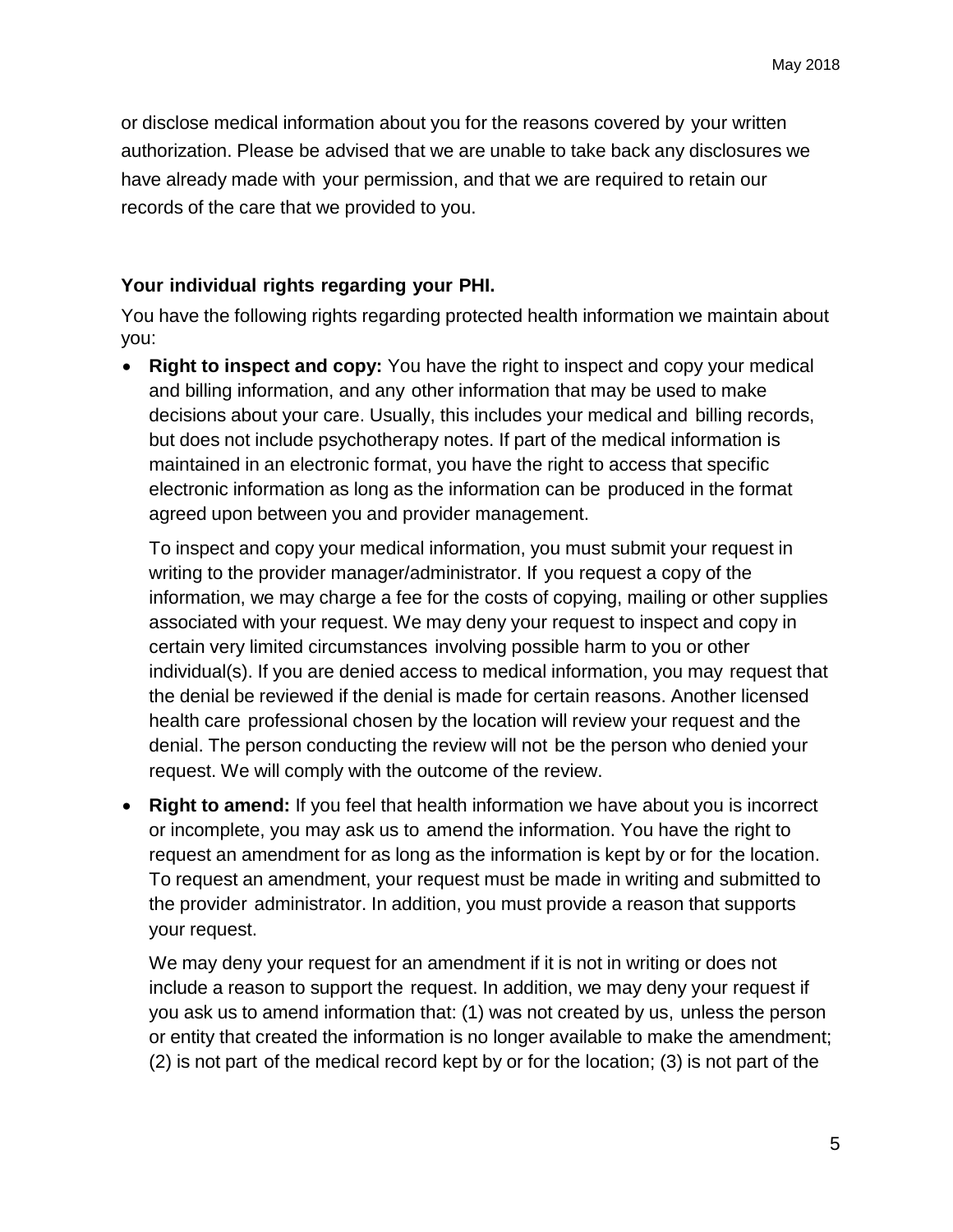information which you would be permitted to inspect and copy; or (4) is accurate and complete.

- **Right to an accounting of disclosures:** You have the right to request an "accounting of disclosures." This is a list of certain disclosures we have made of PHI. To request an accounting of disclosures, you must submit your request in writing to the location administrator. Your request must state a time period, which may not be longer than six years for oral or paper protected health information. The period may not be longer than three years for electronic protected health information, and may not include dates before April 14, 2003. The first list you request within a 12-month period will be free. For additional lists, we may charge you for the costs of providing the list. We will notify you of the cost involved and you may choose to withdraw or modify your request at that time before any costs are incurred.
- **Right to request restrictions:** You have the right to request a restriction or limitation on the PHI we use or disclose about you for the purpose of treatment, payment, or health care operations. You may also request a limit on the PHI we disclose about you to someone who is involved in your care or the payment for your care, like a family member or friend. *We are not required to agree to your request.* If we do agree, we will comply with your request unless the information is needed to provide you emergency treatment. To request restrictions, you must make your request in writing to the location administrator. In your request, you must tell us (1) what information you want to limit; (2) whether you want to limit our use, disclosure or both; and (3) to whom you want the limits to apply, for example, disclosures to your spouse.
- **Right to restrict release of information for certain services:** You have the right to restrict the disclosure of information to a health plan, for the purpose of payment or healthcare operations, regarding services for which you have paid in full or on an out of pocket basis, if the disclosure is not otherwise required by law. This information can be released only upon your written authorization.
- **Right to request confidential communications:** You have the right to request that we communicate with you about health care matters in a certain way or at a certain location. For example, you can ask that we send bills to a certain address. To request confidential communications, you must make your request in writing to the location administrator. We will not ask you the reason for your request. We will accommodate reasonable requests.
- **Right to notification of a breach of your medical information:** You have the right to be notified following a breach of your PHI.